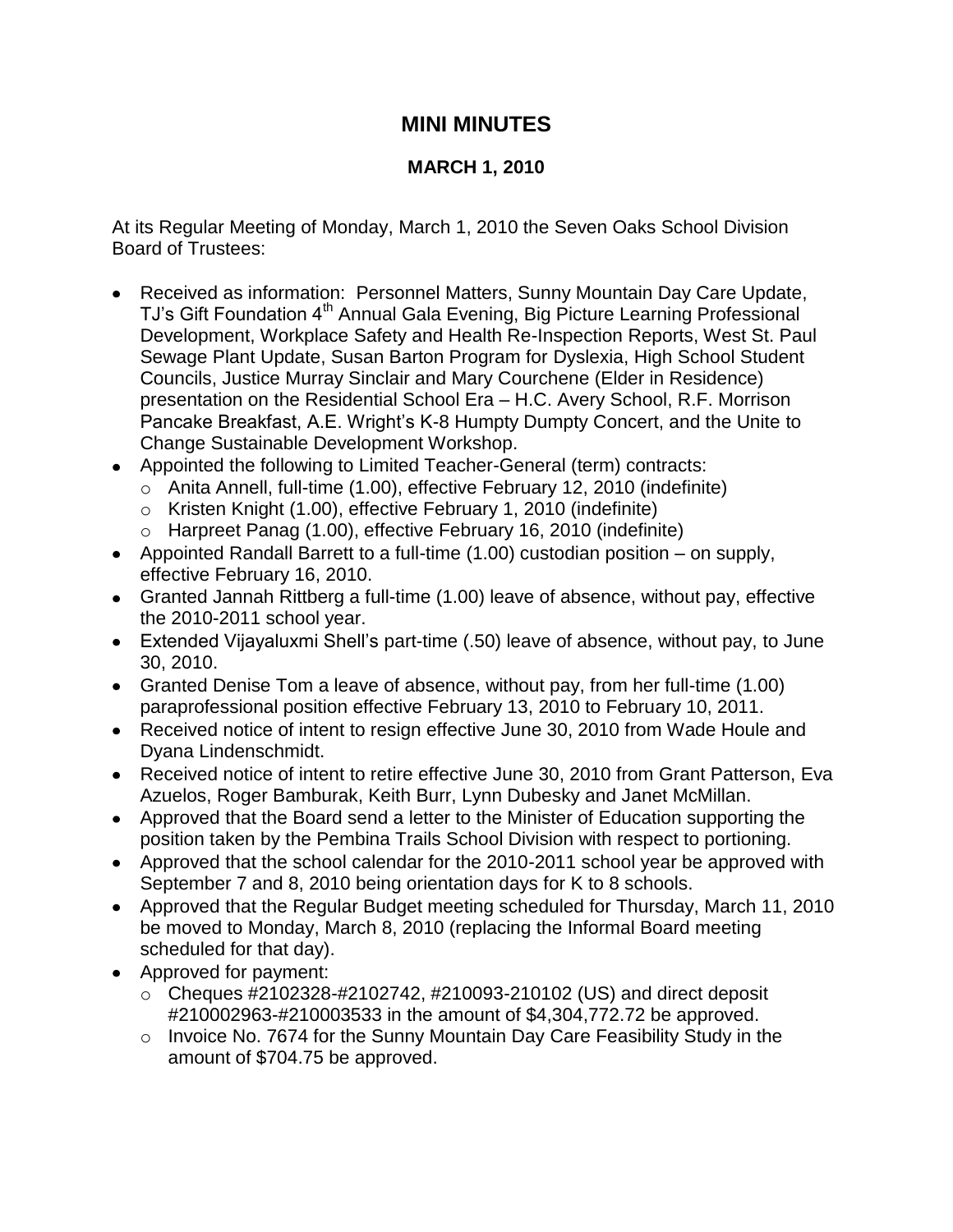- o Certificate of Payment No. 8 for the Garden City Collegiate West Roof Replacement/Reinforcement Phase 2 project in the amount of \$23,755.81 be paid to Regent Construction.
- o Certificate of Payment No. 8 for the Garden City Collegiate West Roof Replacement/Reinforcement Phase 2 project in the amount of \$23,755.81 be paid to Regent Construction.
- o Invoice No. 434924 for Riverbend/A.E. Wright Portables in the amount of \$3,832.21 be paid to Stantec Consulting.
- o 7-1/2% Statutory Holdback in the amount of \$139,477.57 plus accrued interest in relation to Garden City Collegiate West Roof Replacement/Reinforcement Phase 2 be paid to Regent Construction Inc.
- o GST on the Release of Holdback for Garden City Collegiate West Roof Replacement/Reinforcement Phase 2 in the amount of \$6,973.88 be paid to Regent Construction.
- Received conference report from: Bruno Malis, Teacher, James Nisbet School Florida Educational Technology Conference (FETC), January 2010, Florida.
- Received correspondence from:
	- o MSBA Executive Highlights February 8, 2010.
	- o Jon Young, Professor, Faculty of Education, University of Manitoba Free Press Article: "School trustees are not pickpockets, public school funding is not a shell game."
	- $\circ$  Robyn Lechow, Public Relations Chair, MCEC 20<sup>th</sup> Annual Yes I Can! awards, February 18, 2010, Victoria Inn, Winnipeg. The following students from Seven Oaks received awards: Gabriel Linklater, Riverbend – Arts; Hope Pierre, ÉSOMS – Arts; Seth Linklater, Riverbend - Community Service.
	- o MSBA e-bulletin: February 17, 2010.
	- $\circ$  Division Scolaire Franco-Manitobaine: La Division scolaire franco-manitobaine fait un appel de candidatures pour le poste suivant: Direction générale adjointe Contrat à 100%.
	- o MSBA 2008-2009 Annual Report: The 2008-2009 annual Report of the Manitoba School Boards Association is now available exclusively in electronic format <http://www.mbschoolboards.ca/whoweare/documents/annual%20report2.pdf> .
	- o Doug Hanna, Partner, Number TEN Architectural Group: Letter expressing Number TEN's interest in making a donation to the Seven Oaks School Division / Education Foundation for a new scholarship.
	- $\circ$  Mike O'Shaughnessy, City of Winnipeg: 13<sup>th</sup> Annual Mike O' Shaughnessy Fundraising Pool Tournament in support of Habitat for Humanity on Monday, March 15, 2010.
	- o George Coupland, Director, Labour Relations, MSBA: Important Notice regarding Regional Collective Bargaining Meetings.